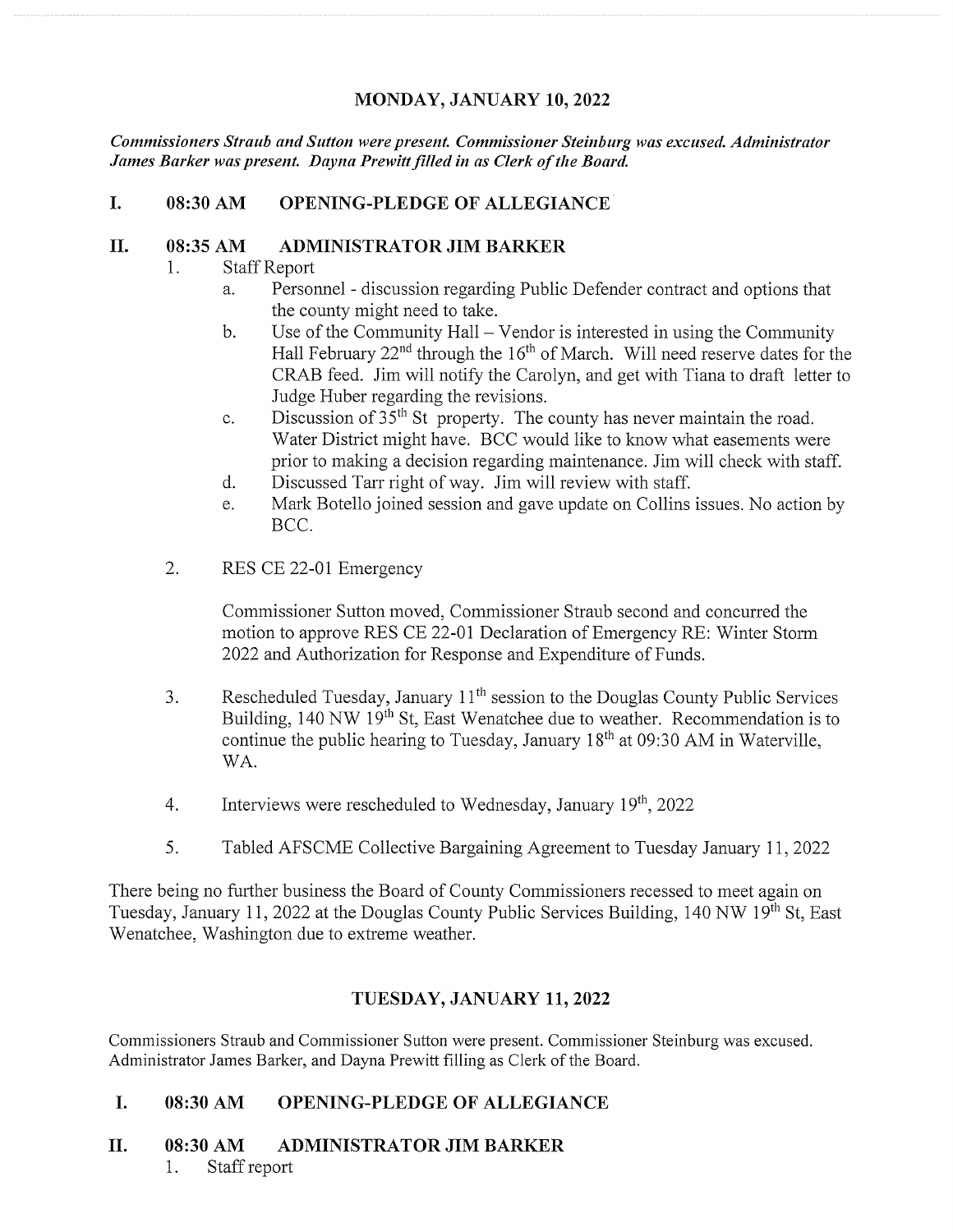- a. Stanley subdivision Administrator gave <sup>a</sup> summary of the history to the BCC. Commissioner Sutton asked staff to follow up with property owner or representative for property owner on history of site, and possible options.
- b. ARPA Funding update will be provided by Chief Financial Officer and Administrator next week.
- c. Gave update on  $35<sup>th</sup>$  St easement. Notify property that it's the property owners responsibility for maintenance and provide copy of easement.
- d. Human Resource Officer discussed the WA Cares Long Term Tax. It was agreed that at this time the county will collect the tax. If the state legislature changes the structure or rate employees will be credited the tax. Notice will go out to all employees, and taxing districts that the county handles payroll for.

# III. 09:00 AM PUBLIC HEARING TLS 21-73A

## MOTION:

Chair Straub opened the public hearing. Recommendation was to continue the hearing to Tuesday, January 18, 2022 at 9:30AM in Waterville, WA. to consider ordinance TLS 22-01-04B: To Consider the 2022 Capital Facilities Plan (Ref: TLS 21-73A)

## IV. 09:10 AM TRANSPORTATION AND LAND SERVICES

## Land Services:

#### 1. Action Items:

Recommendation to table contract to January 18, 2022. Contract award with Berk Consulting, INC. for On-Call Planning and Environmental Services (Ref: TLS 21- 72A)

#### 2. Discussion Items:

- a. Zoom meeting regarding the solar farms Mark will send BCC information to be added the their calendars.
- b. Number of employees out ill staff is making due.
- c. Gave update on Code Enforcement. Turned 6 violation to Sheriff. Good response from the Sheriff's department.

## Transportation:

## 1. Action Items:

- Commissioners Sutton moved, Commissioner Straub second and concurred  $\overline{\phantom{a}}$ the motion to approve Resolution TLS 22-03A: Notice of Hearing to Consider the Petition for Road Vacation for Douglas County Road 19 set for Tuesday, February15<sup>th</sup>, 2022 at 9:00 AM.
- Commissioner Sutton moved, Commissioners Straub second and concurred  $\blacksquare$ the motion to empower the Chair to sign and approve County Road Administration Board Verification of 2022 Road Levy Certification
- $\overline{\phantom{a}}$ Commissioner Sutton moved, Commissioner Straub second and concurred the motion to empower the Chair to sign and approve the Contract for Professional Archaeological Services Plateau Archaeological Investigations, LLC

#### 2. Discussion Items: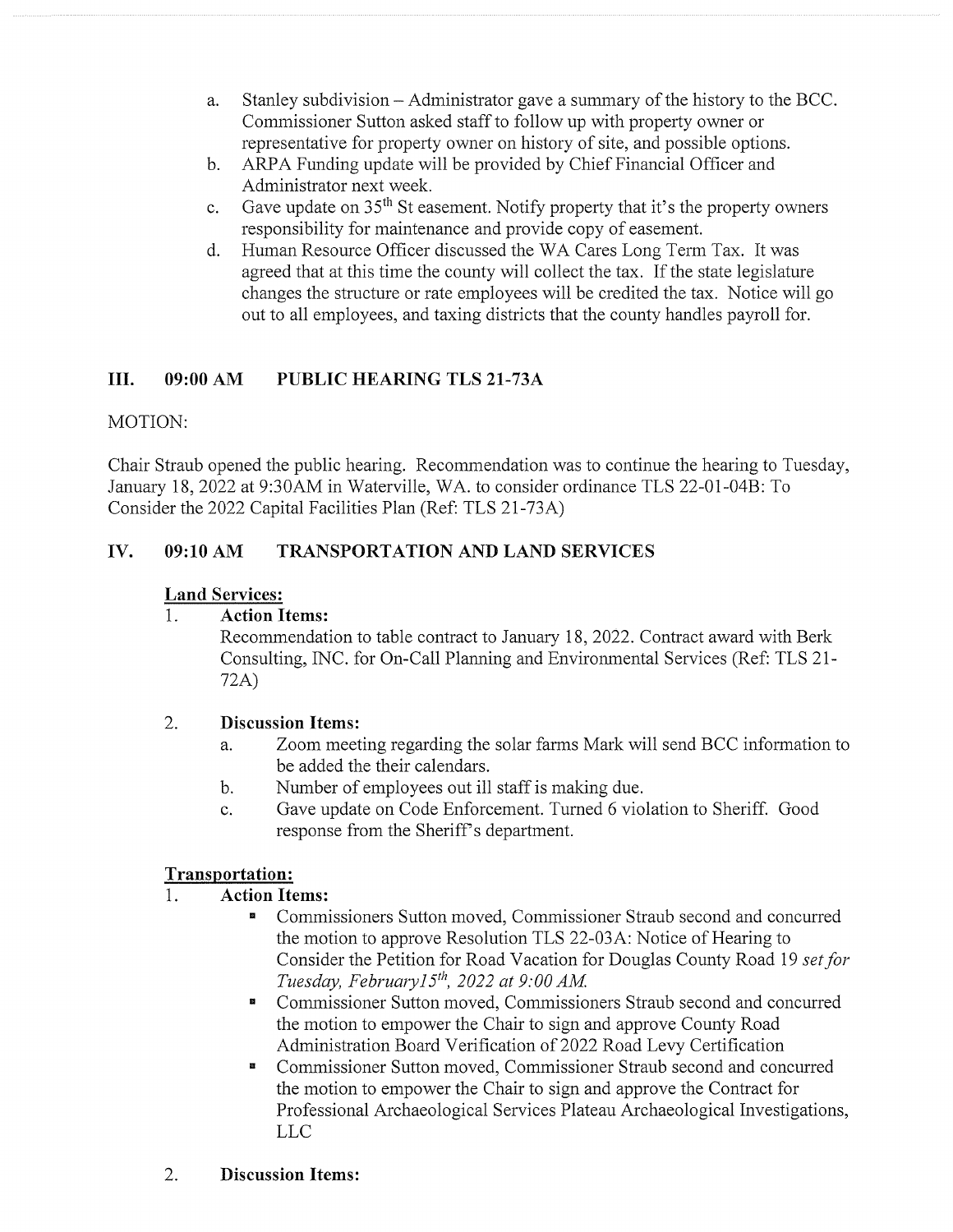General Updates

- a. Use property to store dirt on. Approved proceeding with agreement.
- b. Flagger Training Sewer District ability to participate yes.

## V. CONSENT AGENDA

## Commissioner Sutton moved, Commissioner Straub second and concurred the approval of the following consent agenda:

- 1. Vouchers ACH - \$2286.13 Check #80007121-80007124 SSBN - \$491025.94 Check # 00353325-00353433
- 2. 2022-2024 Collective Bargaining Agreement between Douglas County and Douglas County Courthouse employees and Washington State Council of County and City Employees AFSCME, Council #2

## VI. 10:12 AM Chair adjourned session until 11:00 AM.

#### VII. 11:00AM John Buhier joined session

The Board discussed proposal by John Beuhier for Superior Court Indigent Defense. Revised proposal was provided to the Board. The Board will review and respond back to Mr. Buhier.

## VIII. 11:30 AM Executive Session

Chair called for Executive Session in accordance to  $RCW$  42.30.110(1)d – Contract. Civil Attorney joined session for half hour. Recessed at 12:00 PM. No action was taken.

#### IX. 4:30 PM Commissioner Straub attended the Multi-Agency Coordinated Policy Group Meeting

There being no further business the Board of County Commissioners recessed to meet again on Wednesday, January 11,2022.

## WEDNESDAY, JANUARY 12, 2022

No session was held due to lack of <sup>a</sup> quorum. Commissioner Sutton attend the RiverCom Board Workshop and the Chelan-Douglas Community Action Council Board meeting. In accordance with RCW 42.30.90 the Clerk of the Board adjourned for the Board of County Commissioners to meet again on Tuesday, January 18, 2022 at the Douglas County Courthouse, Waterville, Washington.

The minutes are hereby read and approved.